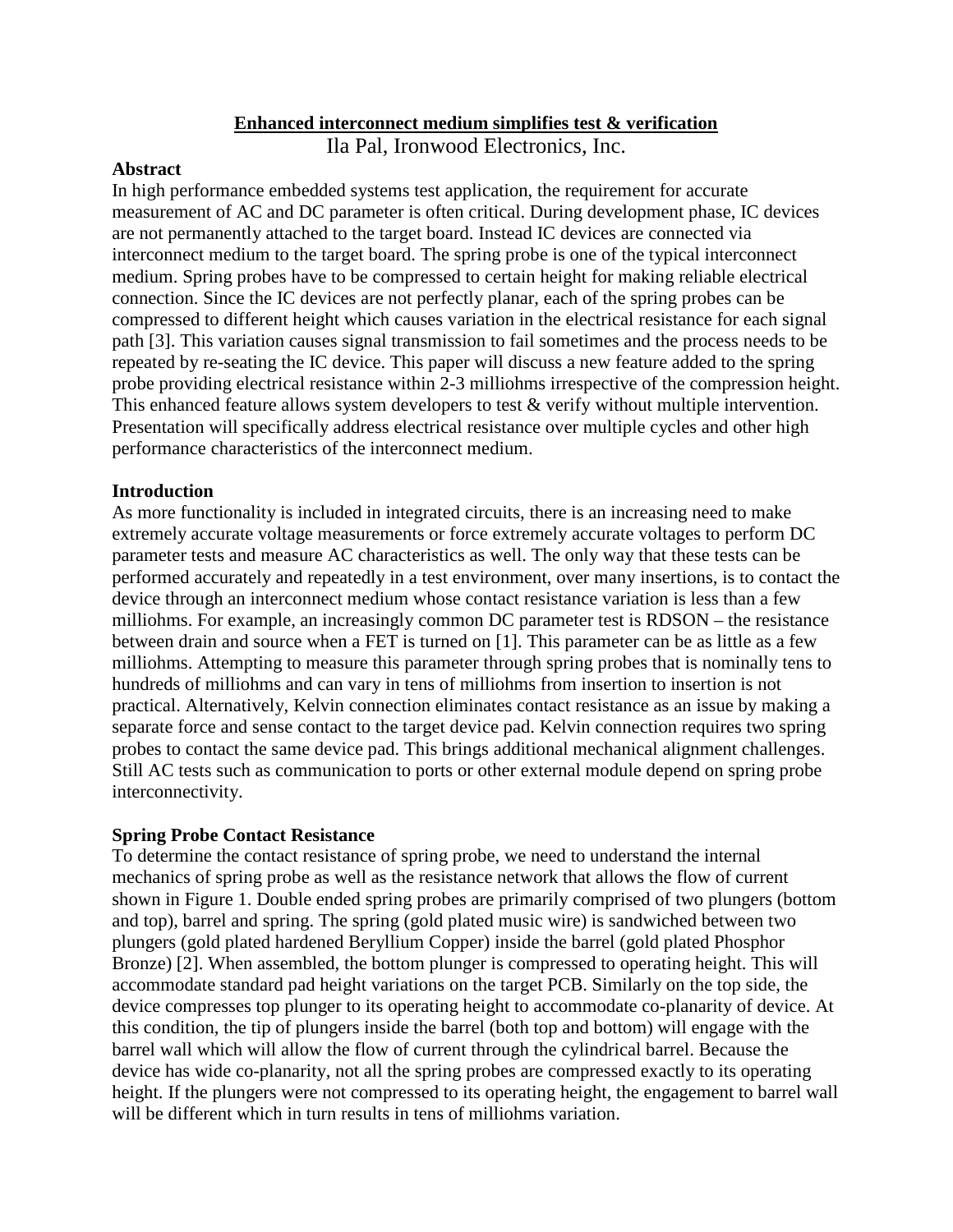

Figure 1: Spring probe internal structure showing material details and resistance network

In Figure 1, R1 represents constriction resistance between device lead and plunger tip. R2 represents constriction resistance between top plunger and inside wall of barrel. R4 represents constriction resistance between bottom plunger and inside wall of barrel. R5 represents constriction resistance between PCB pad and plunger tip. R3 represents total bulk resistance of top plunger, bottom plunger and barrel. Total resistance is R1+R2+R3+R4+R5. In this current path, majority of resistance variation is attributed to R2 and R4. When the inside spring compresses to certain distance, a force is applied to the plunger engaging on barrel inside wall. Variation in the compression distance causes variation in the force ultimately resulting in resistance variation.

# **New Spring Probe Design**

The biggest challenge is to eliminate contact resistance variation due to compression height variation. The design shown in Figure 2 eliminates one of the constriction resistance in the network and controls the other using both external compression spring and internal leaf spring. The current flows from solid top plunger to solid bottom plunger eliminating the cylindrical barrel in the new stamped probe design. The new design uses a pinch mechanism that slides in a controlled groove path between the two solid plungers. This pinch mechanism maintains continuity between moving components at all time and at different compression heights.



Figure 2: Stamped probe internal structure showing material details and resistance network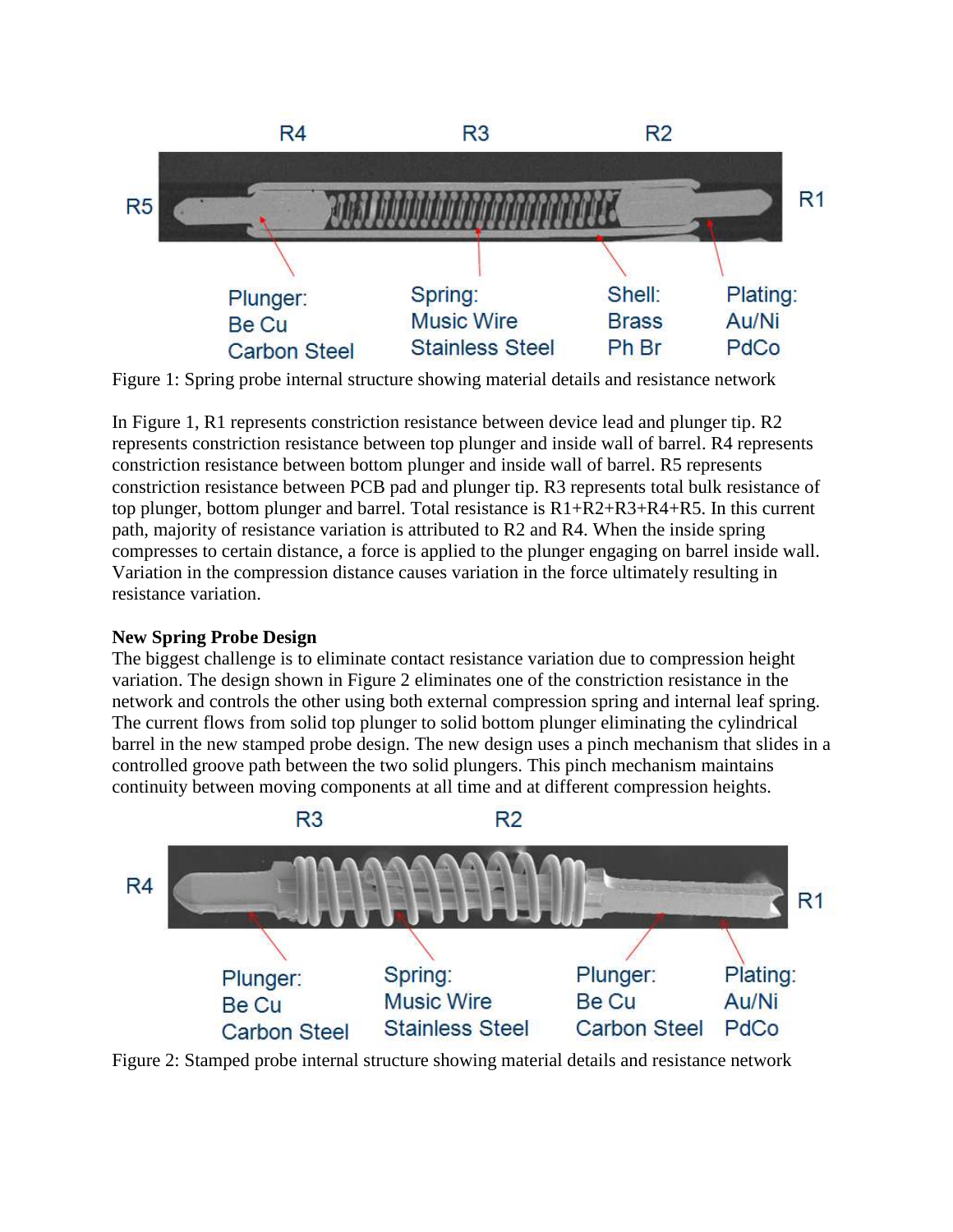R2, R4 in double ended spring probe is replaced by only one resistance component R2 in the new stamped probe design. R2 values are further controlled by pinch mechanism. The disadvantage to this option is that pinch mechanism wears out after multiple back and forth riding in the groove. The pinch tip geometry can be optimized for certain number of cycles which is sufficient enough for semiconductor test and verification of IC devices.

# **Experimental Setup**

To verify the new stamped probe design works better than the existing spring probe design, we conducted few experiments comparing both designs side-by-side in a same experimental set up. Spring probe was referred as SS and the new stamped probe was referred as SBT.

# **Force-Deflection-Resistance**

The first test examines the relationship between deflection of the spring probe, force and the contact resistance. Displacement – Force (DF) test station was used to measure the spring probe deflection and its corresponding force. Spring probes (quantity 36) were assembled into a test fixture. The test fixture with pins was mounted on a board which is connected to a tester for contact resistance measurements. The return electrical path was connected to the force gauge plunger. Test was initialized by moving the force gauge plunger to the tip of the spring probe. Then, force gauge plunger was moved down in increments of 0.01mm and the corresponding force and contact resistance were recorded. The test was repeated for all the 36 spring probes. The whole set up was repeated for new stamped probe. Averages and standard deviations were calculated. Figure 3 shows the force versus deflection curve for both SS and SBT pins. It can be seen from the graph that the force increases as the displacement increases.



Figure 3: Force versus deflection curves for SS pin and SBT pin

For the SS pin, the average plus two standard deviation force curve was smooth which reflects the internal spring rate. For the SBT pin, the average plus two standard deviation force curve was varying widely. This is due to combination of external compression spring and internal leaf spring. This also makes flat average force curve because one spring compensates for the other. This feature is very important for a socket. When the device is compressed on the pins, we are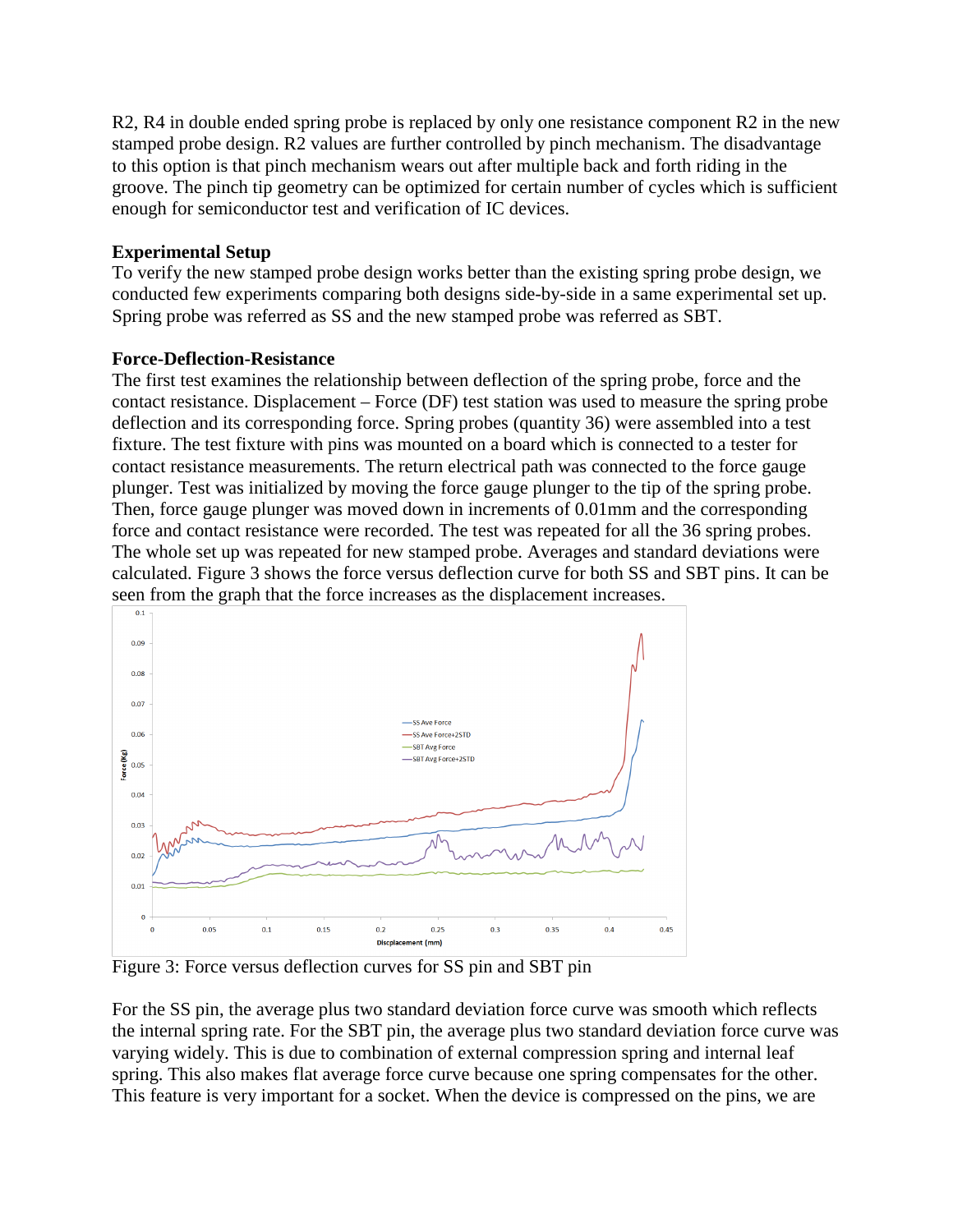concerned with total average force as opposed to individual force. Since the average force is mostly flat over the deflection, it provides a very smooth user operation mode.



Figure 4: Resistance versus deflection curves for SS pin and SBT pin

On the contrary to the force, contact resistance decreases as the displacement increases as shown in Figure 4. For the SS pin, the average plus two standard deviation resistance curve was varying drastically. This creates major problems in applications. Since the IC devices are not perfectly planar, each of the spring probes compressed to different height which causes variation in the electrical resistance for each signal path. This variation causes signal transmission to fail sometimes and the test process needs to be repeated by re-seating the IC device. For the SBT pin, the average plus two standard deviation resistance curve was smooth and it is only few milliohms variation from the average curve consistently throughout deflection. A desired displacement range was chosen based on the compliance requirement of each application. For example, the desired displacement range is 0.2mm to 0.3mm. Average contact resistance corresponding to this displacement is 20mOhms when using SBT pin and 30mOhms to 50mOhms fluctuation when using SS pins. This information is very important for the test engineer because specific test sequence will fail due to this fluctuation. Since the SBT pin has consistent contact resistance, it helps avoiding false failures and repeating tests by re-seating devices multiple times. Another important factor to be considered is that SBT pins provide consistent low contact resistance with low force. This means lower overall force applied on the device which is a must due to newer IC devices come with very thin wafers to address the demand of the consumer industry.

#### **Life cycle test**

The previous experiment proves consistency in single cycle test. In reality, these spring probes go through multiple thousands of cycles during their life time. The second test examines the relationship between contact resistances over spring probes life cycle count. An actual handler was used for this experiment. 500 pins were assembled onto a test fixture that was mounted on the test board which was connected to a tester. A gold plated shorted device simulator was mounted on the plunger head. The test set up was adjusted such that the head moves down 0.3mm which was the chosen travel for the spring probe. Initial contact resistance data was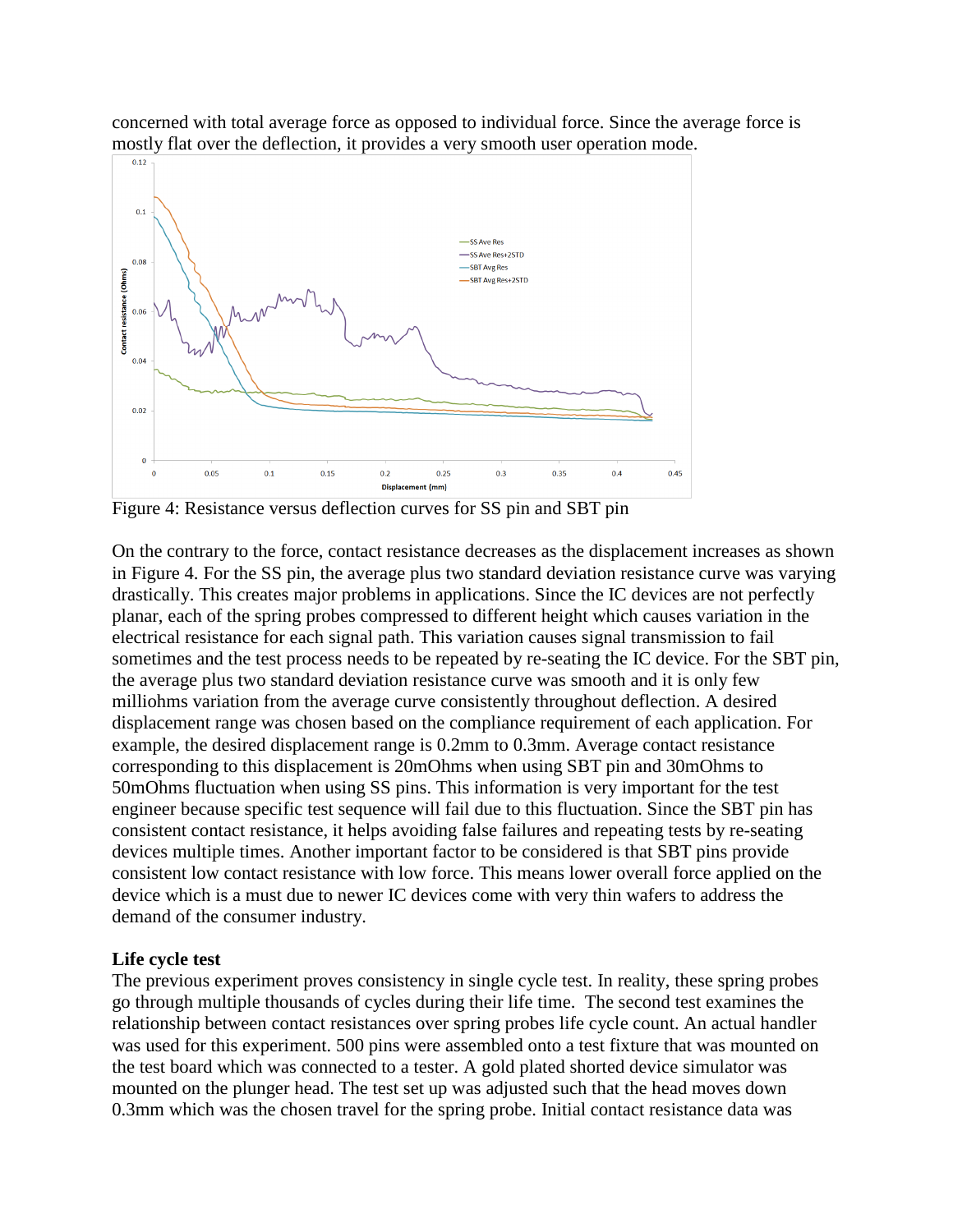measured via tester and the ATE (Automatic Test Equipment) was turned on. This moves the plunger back and forth which in turn cycles the spring probe. A digital counter was inserted into the test setup to measure the cycle count. Contact resistance data was collected at different cycle intervals for SS pins. The test was repeated for SBT pins and data was collected and plotted in Figure 5.

![](_page_4_Figure_1.jpeg)

Figure 5: Resistance versus life cycle count for SS pin and SBT pin

It can be seen from the graph that the average contact resistance is less than 15milli ohms consistently throughout 300,000 cycles. Standard deviation was also shown to provide an understanding of the data spread. Standard deviation for SBT pin is less than 3 milli ohms throughout life cycle. Whereas average contact resistance for SS pins starts at 40 milli ohms and shoots up to 80 milli ohms as the cycle count progresses. Standard deviation for SS pins fluctuates between 5 milli ohms and 15 milli ohms. Based on the graph, it can be concluded that the SBT pin design enables consistency in contact resistance throughout life cycle which in turn enables consistency in the final device test applications.

# **Current capability test**

The current test measures the capability of interconnect medium to carry power without destruction to the system. The SBT pins were assembled inside a test fixture and placed between two metal plates. Au over Ni plating was applied to the surfaces of the brass plates. A four terminal (Kelvin) measurement setup is used that includes a computer controlled voltage source as well as a current source capable of delivering 10 A. The Voltage developed across the contact is recorded in a Kelvin (four terminals) measurement at separate terminals with an HP3456A digital voltmeter. During test, drive current is increased in steps of 50mA to the maximum value. Because of the low thermal mass a fast response of the contact itself occurs. The dwell time for each current step is thus set to 10 seconds. For current handling tests, all pins are isolated except for one. The SBT pin fixture is modified to allow thermocouple access. Current is driven thru the test pin. Once the voltage data is available, it is processed to reveal the resistance and power dissipation as a function of drive current. A second digital meter records the temperature of a small thermocouple (0.010") located near the driven test pin. The thermocouple's access location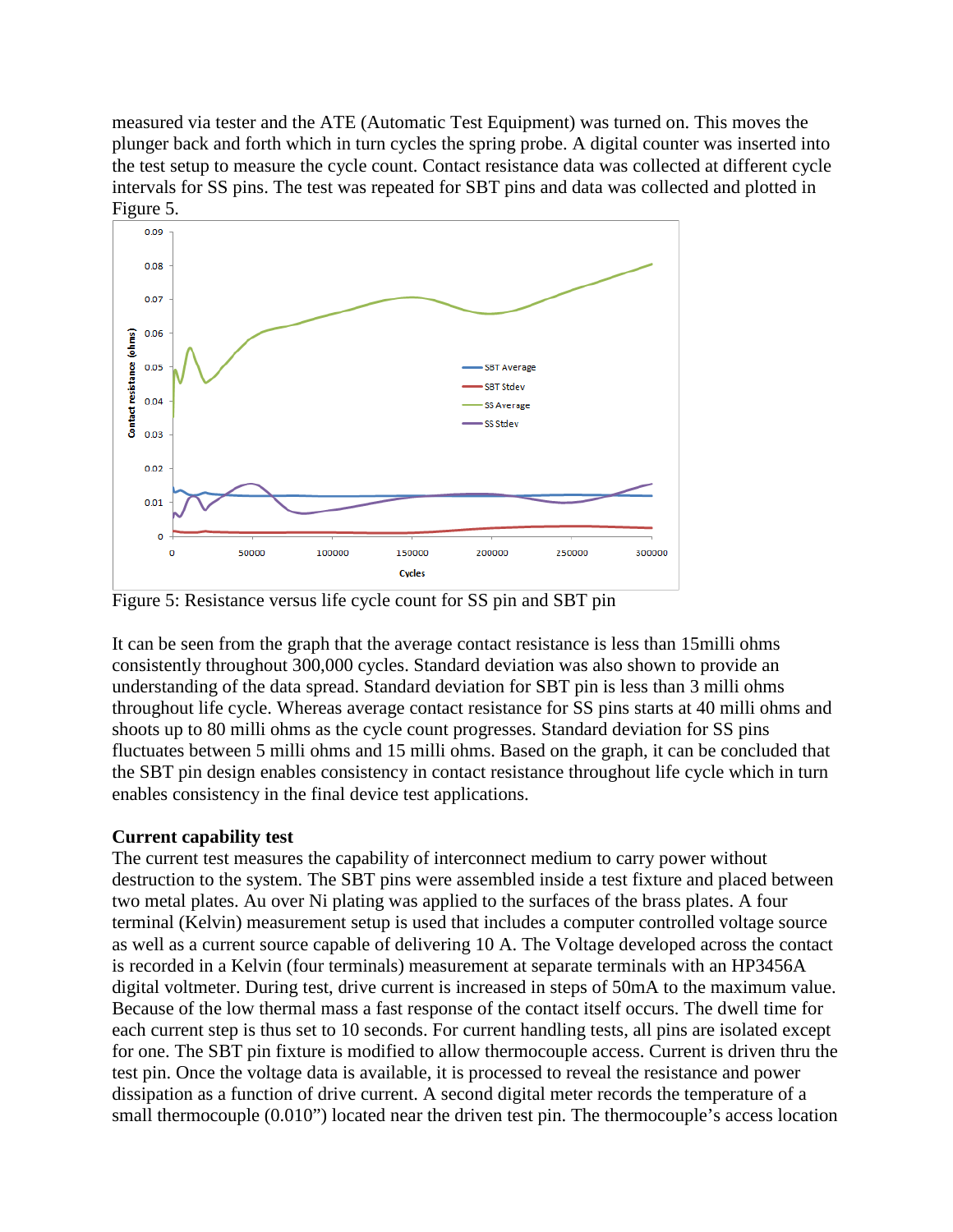is near the center of the pin. Temperature rise is measured via thermocouple in proximity with the pin. This implies that temperature readings at the thermocouple will be lower than those at and inside the pin itself. Since we are comparing between SS and SBT pins, the relative difference in data is critical which is shown in Figure 6.

![](_page_5_Figure_1.jpeg)

Figure 6: Temperature rise versus current carrying capacity for SS pin and SBT pin

It can be seen clearly that SBT pins can carry more current with minimal rise in temperature when compared with SS pins. This advantage of SBT pin is attributed to its physical geometry where the two components that carry current is a solid rectangular piece whereas in the SS pin, the main body is a cylindrical barrel which has less cross sectional area. This directly impacts how much current it can carry without rising temperature beyond its operating range.

#### **High-Speed Characterization**

The following test determines which contactor can handle high signal speed without loss. The spring pins with fixture was mounted onto a custom board, designed to exhibit low parasitic and allows the use of coplanar probes (for probing adjacent pins). A test chip with measurement standard pattern was mounted on top of the fixture. This setup allows pins to be measured under three conditions (open, shorted and thru). The Hewlett-Packard MDS (Microwave Design System) software was used to extract an equivalent-circuit model (Figure 7), which is SPICE compatible.

![](_page_5_Figure_6.jpeg)

L1, L2 : Pin self inductance

IL : Insertion loss

M21 : Mutual inductance between adjacent pins

- R1, R2 : Shunt resistance of inductors L1 and L2, used to model high frequency loss due to skin effect and dielectric loss
- C21a : Mutual capacitance between adjacent pins on PCB side
- C21b : Mutual capacitance between adjacent pins on Device side

Figure 7: Equivalent circuit model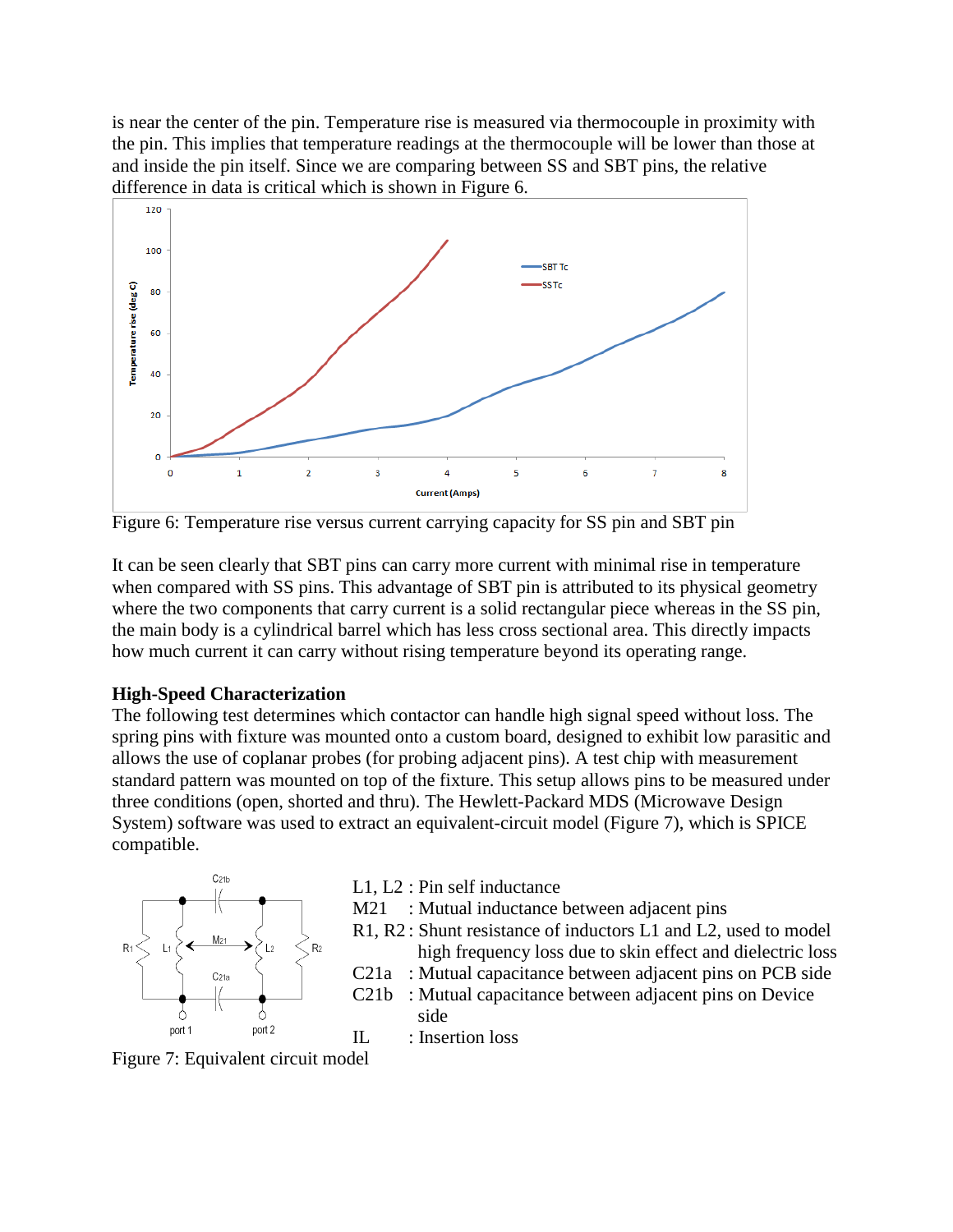All measurements were taken using a high-frequency measurement system (Hewlett-Packard 8510C network analyzer & GGB Pico-probe™ 450 mm pitch). The HP 8510C network analyzer is a frequency domain instrument. The measurements were taken as scattering parameters (a.k.a. s-parameters). The HP8510C has great calibration capabilities, which makes it the most accurate high-frequency instrument available [4].

| $\sim$ $\sim$                                        | SBT pin data |       |           |                | SS pin data |      |           |        |
|------------------------------------------------------|--------------|-------|-----------|----------------|-------------|------|-----------|--------|
| $\parallel$ Pins                                     | Field        | Edge  | Diagonal  | Corner   Field |             | Edge | Diagonal  | Corner |
| $\parallel$ L1, L2 (nH)                              | 1.24         | 1.34  | 1.24      | 1.58           | 2.2         | 2.3  | 2.2       | 2.4    |
| M21(nH)                                              | 0.17         | 0.31  | 0.05      | 0.38           | 0.3         | 0.4  | 0.09      | 0.3    |
| $\vert$ R <sub>1</sub> , R <sub>2</sub> ( $\Omega$ ) | 1000         | 1500  | 1000      | 800            | 700         | 700  | 700       | 700    |
| $\vert$ C21a (pF)                                    | 0.025        | 0.032 | 0.004     | 0.063          | 0.03        | 0.04 | 0.005     | 0.05   |
| $\vert$ C21b (pF)                                    | 0.055        | 0.064 | 0.008     | 0.067          | 0.06        | 0.09 | 0.01      | 0.05   |
| $\parallel$ IL (GHz)                                 | 12           | 14.3  | <b>NA</b> | 11.8           | 9.5         | 10   | <b>NA</b> | 9      |

**Table 1:** High speed characterization data

For this work, the load-reflect-match (LRM) calibration was used. The GGB Pico-probe provides a high-quality 50 ohm path from the network analyzer and cables to the device under test. The experiment was repeated using the SBT pin and the results were shown in Table 1. The bandwidth for interconnect medium was determined from a loop-thru measurement on two adjacent pins. The nearest row of pins was grounded. The bandwidth for 1dB insertion loss is greater than 12 GHz for SBT pin. For the SS pin, the 1dB bandwidth is 9 GHz. The selfinductance (L1 & L2) values for the SBT were in the range of 1.24 to 1.58 nH. For the SS pin, the self inductance values were 2.2 to 2.4 nH. For SBT pin, the bandwidth was higher and inductance values are lower because of its solid rectangular cross sectional area even though length of both SBT and SS pins are same. Mutual inductance between adjacent pins and the capacitance values were similar for both SBT and SS pin. SBT exhibits superior results than SS pin for high speed testing.

# **Conclusion**

A primary concern to anyone utilizing the high density devices is keeping development costs under control, optimization of existing manufacturing capability and minimizing the time-tomarket. The main objective is to rely on test data and not wasting time by repetitive tests and avoid false failures. The testing conducted above solves a myriad of high-speed, high-density application needs. The test results compare the electrical and the mechanical characteristics of the two interconnection medium.

- Stamped probe provides better contact resistance than the spring probes.
- Variation of contact resistance for stamped probe is less than 3 mill ohms.
- Stamped probe has better current carrying capacity due to its solid cross sectional area for current flow path.
- Stamped probe exhibits better bandwidth for high speed signal transmission than spring probe.

Improved geometry of stamped probe eliminates cylindrical barrel and one of the constriction resistance from the network. The pinch mechanism between two solid plungers of stamped probe maintains continuity between moving components at all time and at different compression